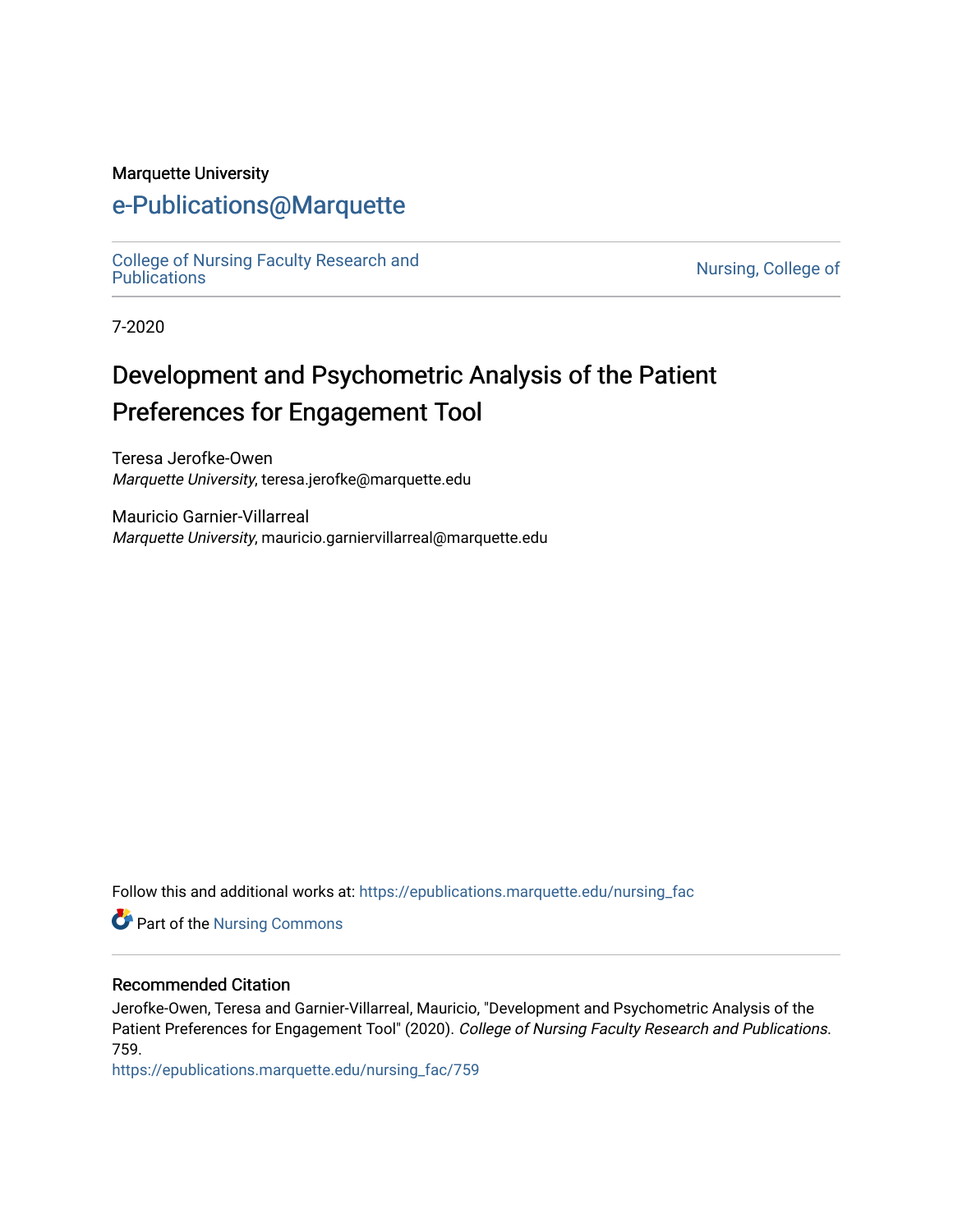**Marquette University**

# **e-Publications@Marquette**

# *Nursing Faculty Research and Publications/College of Nursing*

*This paper is NOT THE PUBLISHED VERSION;* **but the author's final, peer-reviewed manuscript.** The published version may be accessed by following the link in the citation below.

*Nursing Research*, Vol. 69, No. 4 (July/August 2020): 289-298. [DOI.](https://doi.org/10.1097/NNR.0000000000000423) This article is © Wolters Kluwer Health, Inc. and permission has been granted for this version to appear i[n e-Publications@Marquette.](http://epublications.marquette.edu/) Wolters Kluwer Health, Inc. does not grant permission for this article to be further copied/distributed or hosted elsewhere without the express permission from Wolters Kluwer Health, Inc.

# Development and Psychometric Analysis of the Patient Preferences for Engagement Tool

Teresa A. Jerofke-Owen

Assistant Professor, College of Nursing, Marquette University, Milwaukee, Wisconsin Mauricio Garnier-Villarreal Research Assistant Professor, College of Nursing, Marquette University, Milwaukee, Wisconsin

# Abstract

#### Background

Assessing patients' preferences for engaging in healthcare is needed to inform the planning and delivery of individualized healthcare. Unfortunately, patients are often not engaged in their care to the extent that they would like, leading to patient feelings of disempowerment and frustration.

#### **Objectives**

The purpose of this study was to (a) develop and (b) psychometrically test the Patient Preferences for Engagement Tool (PPET), a clinical assessment tool that can be used by nursing staff to identify patient preferences for engagement in healthcare. The usability of the PPET was also examined for both nurses and patients participating in the study.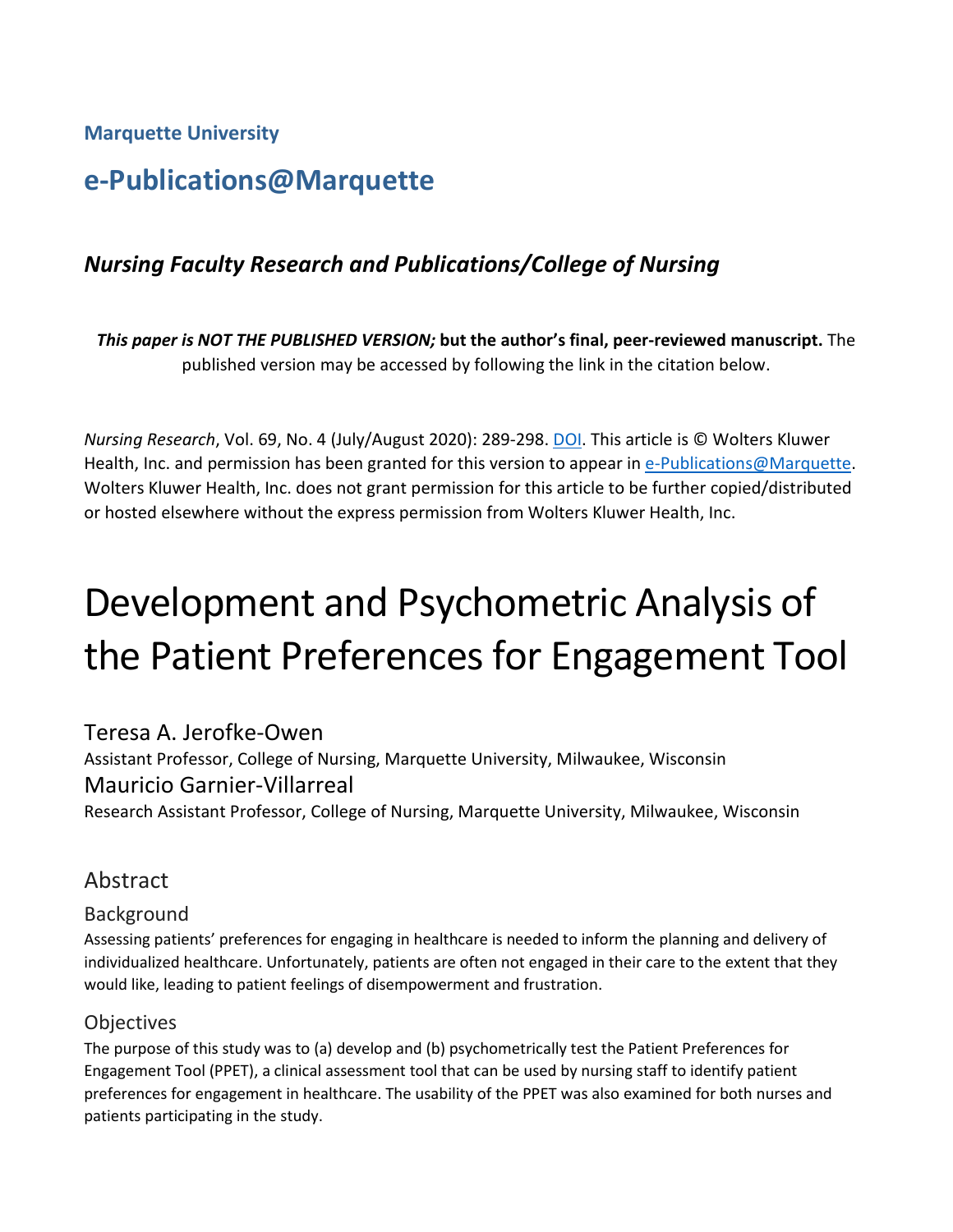## Methods

The psychometric evaluation design used content and construct validity testing (exploratory and confirmatory factor analysis, known groups comparisons) and reliability estimation using Cronbach's alpha coefficient. The sample consisted of 308 adult patients aged 18–101 years from a Midwestern U.S. Magnet-designated academic medical center.

## Results

Content validity index was at least 0.8 for all but one item. Using a split sample, a six-factor solution was first identified using exploratory factor analysis and then confirmed using confirmatory factor analysis. Demographic and illness factors were not significant predictors of factor scores. Cronbach's alpha coefficients of all six factors were >0.7. Both patients and nurses gave high ratings to the tool on effectiveness, efficiency, and satisfaction with use.

#### Discussion

The PPET demonstrated acceptable validity and reliability estimates. Assessing patient preferences for engagement gives value to the patient voice and provides an opportunity to have discussions with patients about various ways they can engage in their healthcare. Future research will focus on reducing the number of items on the PPET to construct a clinically useful resource for providers to use to assess patient preferences for healthcare engagement, leading to the development of more personalized care delivery methods.

Acknowledging and involving patients as members of the healthcare team to promote safety and improve the patient experience has been integral in the shift to consumer-oriented healthcare (Patient-Centered Outcomes Research Institute, 2013). Patients can engage in their care through various modalities, including knowledge sharing, information gathering, collaborating with providers to set goals and modify care plans, decision-making, attending and participating in daily rounds, mobilizing the expertise and support of family and friends, and utilizing various features of electronic health records (EHRs) (Agency for Healthcare Research and Quality, 2013; Swartwout, Drenkard, McGuinn, Grant, & El-Zein, 2016). Engaging patients in their care during hospitalization has been associated with a 50% reduction in adverse events, improved patient satisfaction, greater confidence in treatment choices, and participation in self-management behaviors (Dwamena et al., 2012; Weingart et al., 2011).

Although prior research has examined the patient experience of engagement (Boivin et al., 2018; Graffigna & Barello, 2018), little research has focused on patients' preferences for how they actually want to engage in their care (Prey et al., 2014). Prior research has demonstrated that there is not a routine assessment of patient preferences for engagement (Rozenblum et al., 2011) and that patients are not being involved in the process of care planning (Jordan, 2014; Rosewilliam, Roskell, & Pandyan, 2011). Patients have described barriers to engagement in their care, including frustrations that no opportunities for decisions were offered to them, uncertainty in an unfamiliar environment, constant new faces, hospital policies, and the perception that nurses are too busy to interrupt (Jerofke-Owen & Dahlman, 2019). These findings provide evidence toward the value of improving the patient experience of engagement.

The patient engagement experience may take different forms across patient populations (Selman et al., 2017; Tobiano, Marshall, Bucknall, & Chaboyer, 2015), highlighting the need to assess patients' individual preferences for engagement. Younger age, higher education levels, female gender, and a more favorable view of health status have all previously been associated with wanting a more active role in healthcare (Florin, Ehrenberg, & Ehnfors, 2008; Hawley & Morris, 2017; Hoerger, Chapman, Mohile, & Duberstein, 2016), suggesting the importance of individualizing patient engagement efforts. Engagement should also be viewed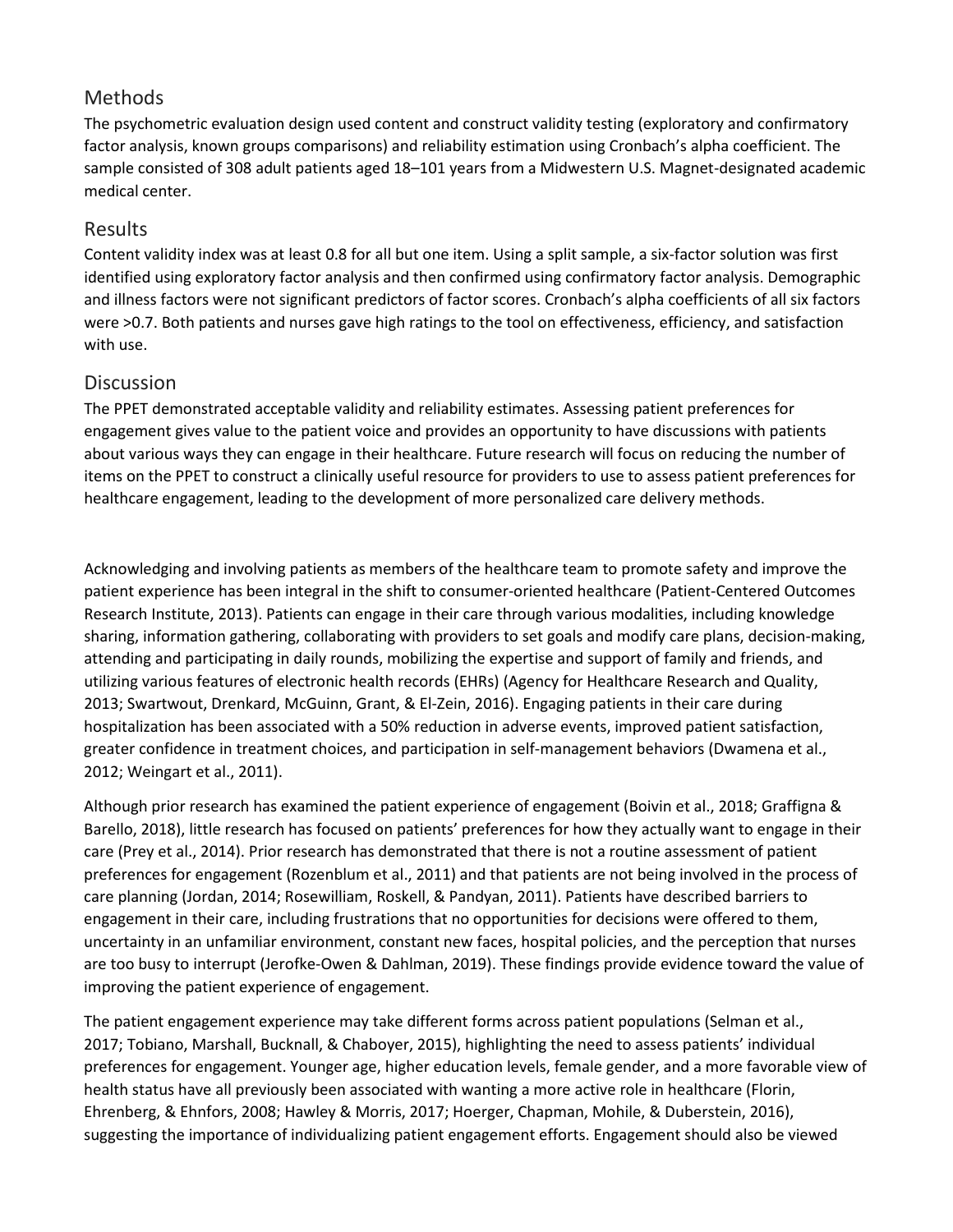across a continuum, where some patients may prefer a more passive role, such as simply wanting to be informed of the plan, whereas some patients may prefer a more active role, such as monitoring for changes in health status, making treatment decisions, or creating goals with the healthcare team (Carman et al., 2013). Patients may, however, have a hard time articulating what their preferences for care are or even bringing them up in the first place, without their providers initiating the conversation (Etkind, Bone, Lovell, Higginson, & Murtagh, 2018).

Many of the instruments that have been used to assess patient preferences for engagement have focused solely on preferences for treatment decision-making such as the Patient Attitudes and Beliefs Scale (Arora, Ayanian, & Guadagnoli, 2005), the Autonomy Preference Index (Ende, Kazis, Ash, & Moskowitz, 1989), the Control Preferences Scale (Degner, Sloan, & Venkatesh, 1997), and the Decisional Engagement Scale (Hoerger et al., 2016). The Patient Preferences for Patient Participation tool (Eldh, Luhr, & Ehnfors, 2015) assesses patient preferences for engaging in communication, knowledge sharing, planning, and managing self-care but does not include items relating to information gathering, goal setting, decision-making, family involvement, participation in rounds, and informatics. The Patient Preferences for Patient Participation tool was also tested in a small, homogenous sample, limiting the generalizability of the initial psychometric properties (Luhr, Eldh, Nilsson, & Holmefur, 2018).

The Patient Preferences for Engagement Tool (PPET) was developed because, at the time of development, there were no other published, psychometrically tested tools that encompassed the extensive components of the concept of patient engagement. The purpose of this study was to (a) develop and (b) psychometrically test the PPET, which can be used by clinical nurses to assess patient preferences for multiple aspects of engagement in their healthcare and help direct more personalized care. The usability of the PPET was also examined for both nurses and patients participating in the study.

# **METHODS**

# Study Design and Participants

This psychometric evaluation study was conducted in four sequential steps:

- 1. content validity assessment of items;
- 2. construct validity testing using a split sample approach for identification of factor structure using exploratory factor analysis (EFA), confirmation of factor structure using confirmatory factor analysis (CFA), and known groups analysis;
- 3. reliability testing; and
- 4. usability testing.

The convenience sample was recruited from eligible hospitalized patients from eight medical, surgical, and oncology units within a 516-bed Magnet-designated academic medical center in the Midwestern United States between July 2017 and February 2018. Eligible patients were at least 18 years of age, could speak and understand English, and were able to provide consent. Patients were not enrolled if they were identified as a definite or possible discharge on enrollment days, as the PPET was meant to help inform nursing staff of patient preferences for engagement during hospitalization and administration on the day of discharge would not have provided full benefit. Ten patients were asked to participate in the content validity testing portion of the study; patients were selected because they were considered the experiential experts and part of the targeted population for the instrument (Mokkink et al., 2018). Four hundred patients were approached for the construct validity portion of the study, and 337 patients (84.3%) consented to participate. Of the 337 patients who consented to be in the study, complete data were collected from 308 patients (91.4%). A little over a third of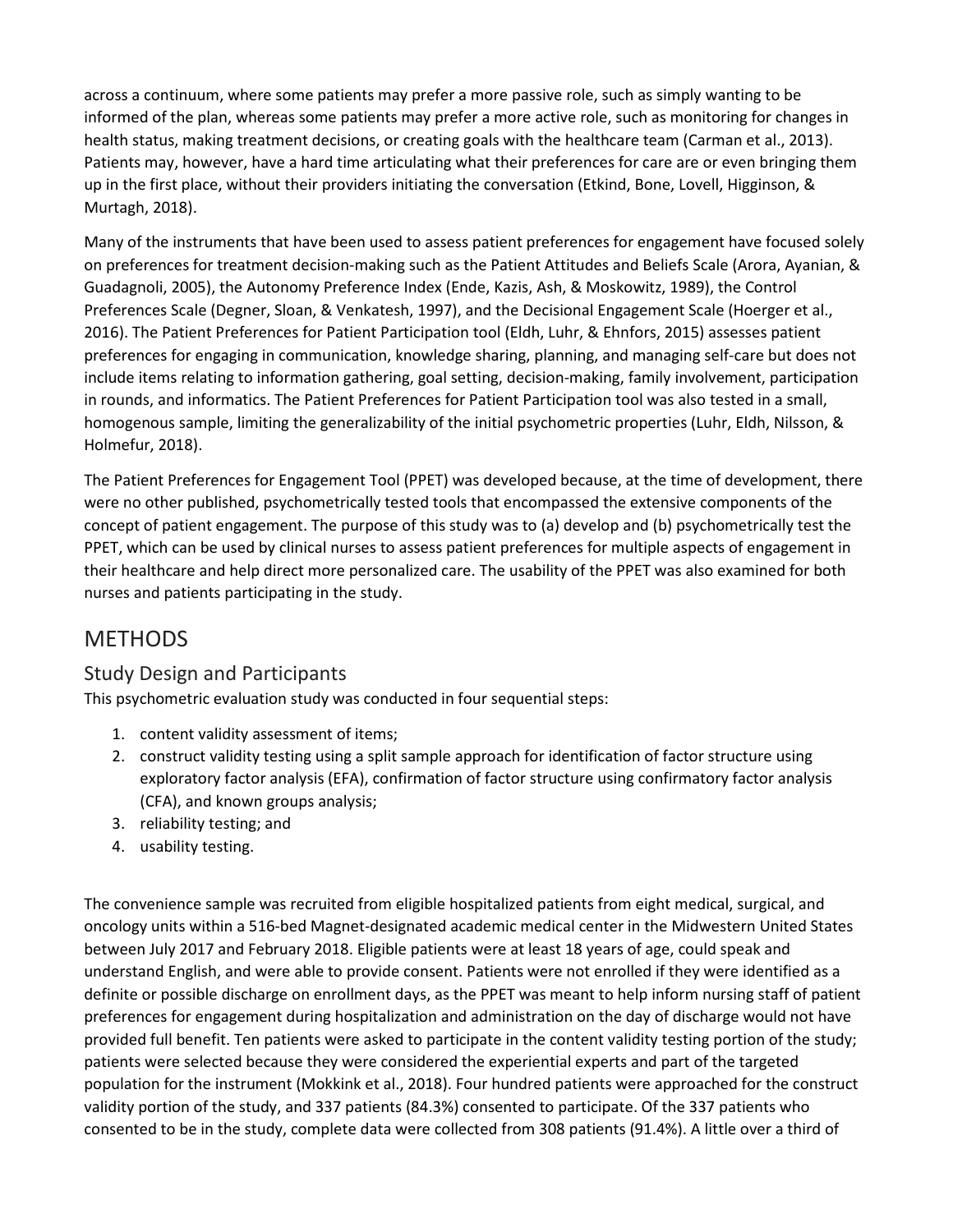patients (117) completed a patient usability survey, and 166 nurses (53.54%) who had a patient participating in the study completed the nurse usability survey (the same nurse could have completed the survey multiple times).

#### Measurements

#### Demographics

Patients were asked to self-report age, their chronic illness diagnoses (which were then tallied together to get a total number to measure load), gender, marital status, whether they live alone, race, number of hospitalizations in last year, and education level. Health perception was measured by asking patients, "How would you rate your health in general? 1 = *poor,* 2 = *fair,* 3 = *good,* 4 = *very good,* 5 = excellent.

#### Patient Preferences for Engagement Tool

The PPET was constructed using data from an extensive review of the literature and qualitative data from an earlier study of the patient experience of engagement during hospitalization (Jerofke-Owen & Dahlman, 2019). In addition, strategies for patient and family engagement highlighted in the Agency for Healthcare Research and Quality (2013) Guide to Patient and Family Engagement in Hospital Quality and Safety (an evidence-based resource) were incorporated during item development. Seventeen patients from seven medical, surgical, and oncology units were interviewed. Patients ranged in age from 19 to 83 and had multiple comorbidities, including hypertension, coronary artery disease, cancer, and diabetes. Thirteen of the patients were White, and 11 had more than a high school education. The initial 29 individual items within the PPET were developed from patient stories of how they engaged in their care or how they would have liked to engage in their care and were in line with aspects of engagement that were discussed in the literature. Items related to participating in the following aspects of care: medication administration; medication and treatment decision-making; sharing past experiences and/or feelings; receiving information about treatments, medications, or diagnostic tests; involving family and friends in care; using EHRs; participating in support groups or rounds; comfort in speaking up; accessing/obtaining resources (both written and electronic); collaborating with providers; goal setting; selfmonitoring; incorporating spiritual beliefs; and asking questions. All items were scored on a 5-point Likert rating scale (1 = *strongly disagree* and 5 = *strongly agree*). The Flesch Kincaid Grade Level Readability Test demonstrated that the items were written at an eighth-grade level.

#### Assessment of Usability Survey (RN and Patient Forms)

These eight-item surveys were constructed by the study's principal investigator to capture three components of ISO's 9241-11 (International Standardization for Organization, 1998) definition of usability: (a) effectiveness, (b) efficiency, and (c) satisfaction. Item content was similar in the RN and patient forms for six of the eight items but worded for the respective respondent (see Table 1). Two items were unique to each survey. All eight items were scored on a 5-point Likert scale (1 = *strongly disagree* and 5 = *strongly agree*). An open-ended question was used to assess for any usability issues not captured in the items.

| Nurse survey                                          |                  |              | Patient survey                                                                      |                  |              |
|-------------------------------------------------------|------------------|--------------|-------------------------------------------------------------------------------------|------------------|--------------|
| Item description                                      | $\boldsymbol{n}$ | Mean         | Item description                                                                    | $\boldsymbol{n}$ | Mean         |
|                                                       |                  | (SD)         |                                                                                     |                  | (SD)         |
| Helpful in planning my care                           | 166              | 3.7<br>(1.0) | Discussing my answers to the items<br>with the nurses will be helpful to my<br>care | 114              | 4.1<br>(1.0) |
| Incorporated PPET13 preferences in<br>my nursing care | 165              | 3.7<br>(1.1) |                                                                                     |                  |              |

**TABLE 1:** Assessment of Usability Item Descriptions and Means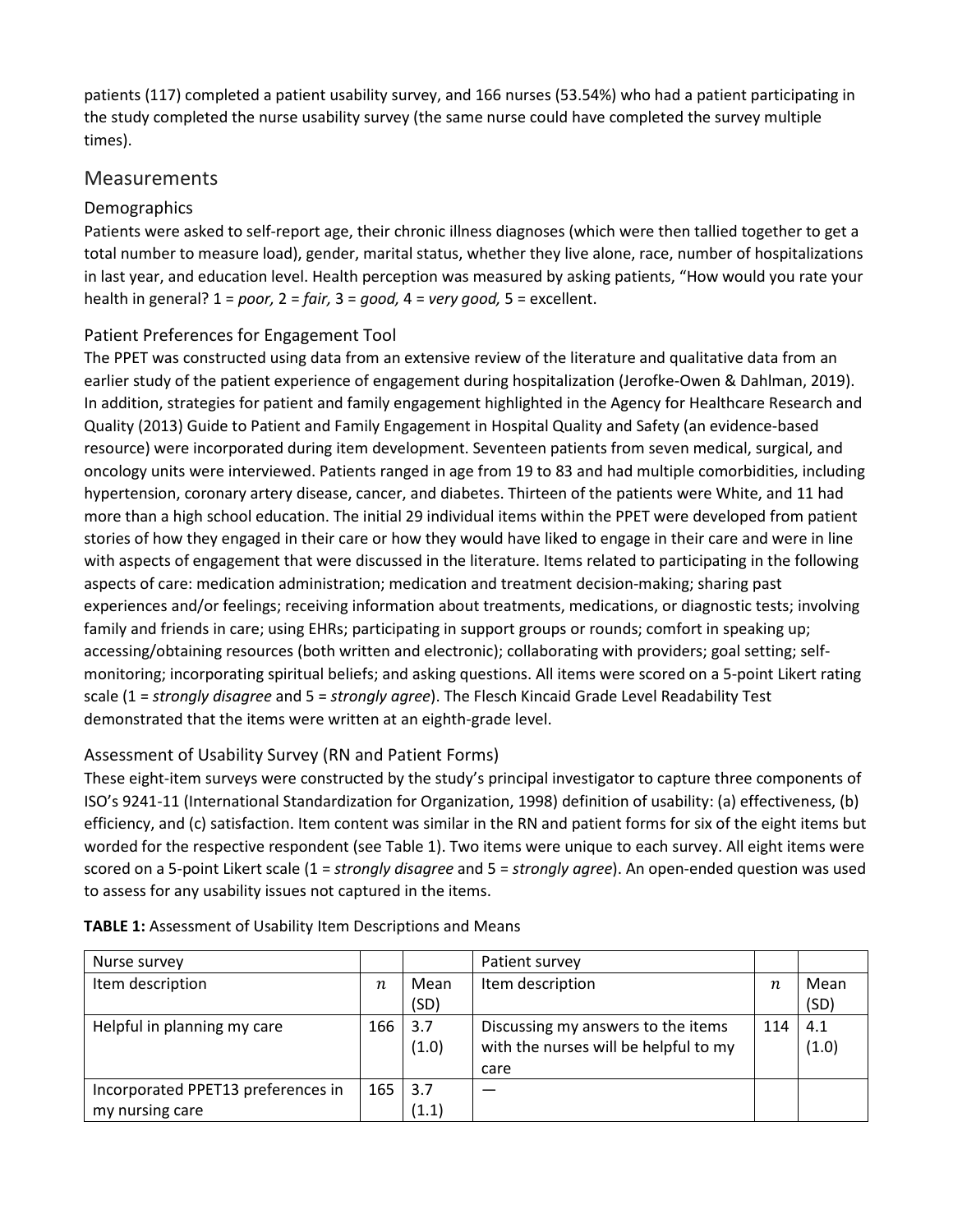| Satisfied with how long it took me to | 164 | 3.8   | Took too long to complete            | 116 | 1.8   |
|---------------------------------------|-----|-------|--------------------------------------|-----|-------|
| review item responses on the PPET     |     | (1.0) |                                      |     | (1.0) |
| Provided me with useful information   | 166 | 3.9   | Provided my nurse with useful        | 115 | 4.1   |
|                                       |     | (1.0) | information about me                 |     | (1.0) |
| Had too many items (reverse coded)    | 166 | 2.8   | Had too many items (reverse coded)   | 117 | 1.9   |
|                                       |     | (1.1) |                                      |     | (1.1) |
| Helped me think about ways to         | 165 | 3.7   | Helped me think about ways I could   | 117 | 4.1   |
| engage my patient in care             |     | (1.0) | engage in my care                    |     | (1.0) |
| Feel PPET will improve nursing care I | 162 | 3.5   |                                      |     |       |
| deliver to patients                   |     | (1.0) |                                      |     |       |
| Provided opportunity to talk with     | 162 | 3.5   | Provided an opportunity to talk with | 115 | 3.9   |
| patients about engagement in their    |     | (1.1) | my nurse about my engagement in      |     | (1.1) |
| care                                  |     |       | care                                 |     |       |
|                                       |     |       | Items were easy to understand        | 117 | 4.6   |
|                                       |     |       |                                      |     | (0.7) |
|                                       |     |       | believe my answers to the items      | 115 | 3.3   |
|                                       |     |       | may change over time                 |     | (1.2) |

# Data Collection

Ethics approval for the study was obtained from both the participating university and the hospital system. Trained research assistants—who were nursing students—enrolled patients into the study following a thorough explanation of the study's purpose and the patients' rights.

The 10 patients in the content validity assessment portion of the study were selected at random from the unit census board. Before entering the patient room, we verified with the nurse that the patient would be appropriate to act as a content expert (alert and oriented, stable, participatory). The patient experts were provided with the definition of patient engagement and asked to rate each item of the PPET using the 4-point rating sale (1 = *not relevant,* 2 = *somewhat relevant,* 3 = *quite relevant,* and 4 = *very relevant*).

Patients completed the demographic form electronically, via an iPad. Patients completed the PPET on a paper copy so that patients' answers could be shared with the nurses caring for the patients. The PPET answers were entered into the electronic database by the research assistants. Paper usability surveys were left with patients and the patients' nurses, with instructions to complete them upon patient discharge from the hospital. Patients were instructed to place completed usability surveys in a sealed envelope and give them to their nurses, who placed them in a collection box, along with their own completed usability surveys.

# Data Analysis

Data analysis was performed using R. Missing demographic data for regression analyses (<5% for any given variable) was handled with multiple imputation, improving parameter recoverability, reducing bias, and increasing power (Enders, 2010). The content validity index (CVI) was calculated by determining the proportion of the 10 patients who rated each item a "3" or "4" on the CVI survey (Lynn, 1986).

For construct validity analysis, given that the items on the PPET were derived from an extensive review of the literature and patient interview data, we first used EFA to identify the best data-driven factorial structure, using maximum likelihood estimation and quartimin oblique rotation. That way, we are evaluated the objective of an EFA (identify the underlying factor structure) instead of the commonly misused method of principal component analysis, which seeks to explain the largest amount of variance with the components (Park, Dailey, & Lemus, 2002). The number of factors was chosen based on appropriate fit indices and practice relevance. To validate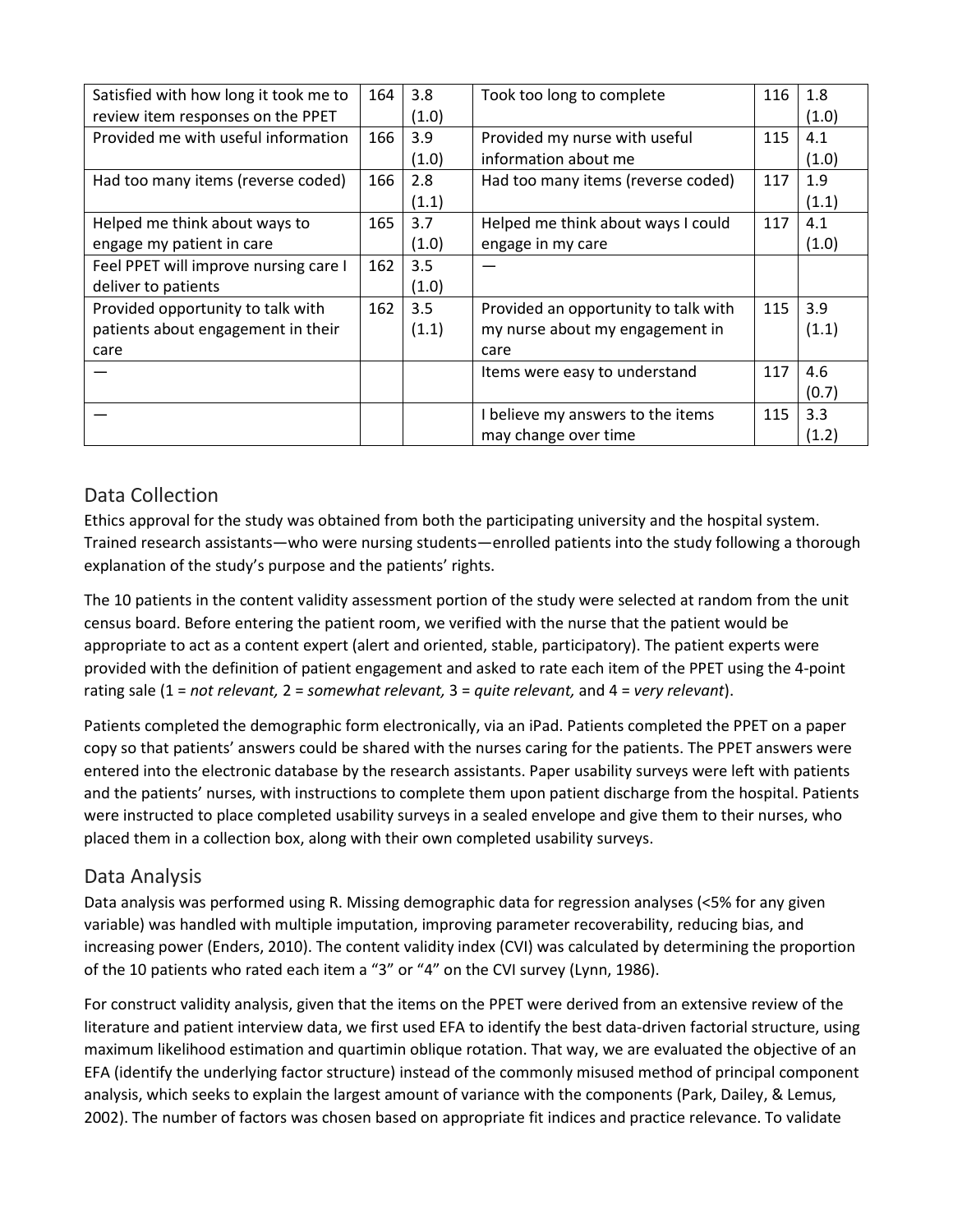the structure inferred from the EFA, a cross-validation CFA using structural equation modeling in R was conducted. The sample was randomly split into two even halves (*n* = 154 each). The first half was used for the EFA, and the second half was used for the cross-validation CFA.

All the items from the PPET were scored on an ordered 5-point Likert scaling format and treated as ordered categorical instead of continuous data. We followed the categorical CFA approach that analyzes the data using polychoric correlations between ordered items (Bovaird & Kozoil, 2012). Data were analyzed with the diagonal weighted least squares estimator, with mean and variance-adjusted standard errors and chi-square statistic. Goodness of fit was assessed using numerous indices, as different indices often reflect different features of models. Although there are no set rules for evaluating goodness of fit, the following indices and their parameters were used to determine goodness of fit: chi-square, comparative fit index (CFI) > .9, Tucker–Lewis index (TLI) > .95, root-mean-square error of approximation (RMSEA) < .06, standardized root-mean-square residual (SRMR) < .08, and gamma-hat > .95 (Hu & Bentler, 1999). Reliability was evaluated using Cronbach's coefficient alpha.

Once the factorial structure was determined, we estimated a latent regression in one comprehensive model, where the PPET factors were predicted by age in years, chronic illness load (number of self-reported chronic illness diagnoses), gender (male/female), whether the patient lived alone (yes/no), education level (grouped as less than high school, high school, at least some college), and health perception (5-point rating scale).

# RESULTS

#### Content Validity Testing

The content validity of the PPET was assessed by 10 medical and surgical patients with a mean age of 66.3 years (*SD* = 22.0, range: 26–94 years). Sixty percent of patients were female, 30% were married, 66.7% were White, 60% lived alone, 80% had at least some college education, 50% had been previously hospitalized over the last year, 60% self-rated their health as "fair," and 40% self-rated their health as "good." The CVI (Lynn, 1986) was >.80 for 28 of the 29 items. One item that pertained to the interest in attending support groups had a CVI of .56. The decision was made to keep the item in about support groups for psychometric testing, but to further examine how the item correlated with other items, as the four patients who rated it as *not relevant* or *somewhat relevant* did so because they personally did not think support groups would be helpful to their care. The 10 content experts did not provide any additional qualitative data to change or improve the tool; therefore, items were left as they were initially worded.

#### Sample Characteristics

In total, 308 patients completed the PPET following content validity testing. As shown in Table 2, participants had a mean age of 58.2 years (*SD* = 17.1, range: 18–101 years). Slightly more than half of the study participants were married (51.9%), and the majority were White (77.9%), lived with at least one other person (76.5%), and had more than a high school education (67.9%). Less than a quarter of the patients (21.9%) self-reported their health to be *excellent* or *very good.*

|                                                  |     | %    | Mean (SD)   | Range      |
|--------------------------------------------------|-----|------|-------------|------------|
| Age                                              |     |      | 58.2 (17.1) | $18 - 101$ |
| Total chronic illness diagnoses                  |     |      | 2.1(1.7)    | $0 - 9$    |
| <b>Diagnoses</b>                                 |     |      |             |            |
| Hypertension                                     | 107 | 34.7 |             |            |
| Heart disease (valve, coronary, congenital)   75 |     | 24.4 |             |            |

#### **TABLE 2:** Participant Characteristics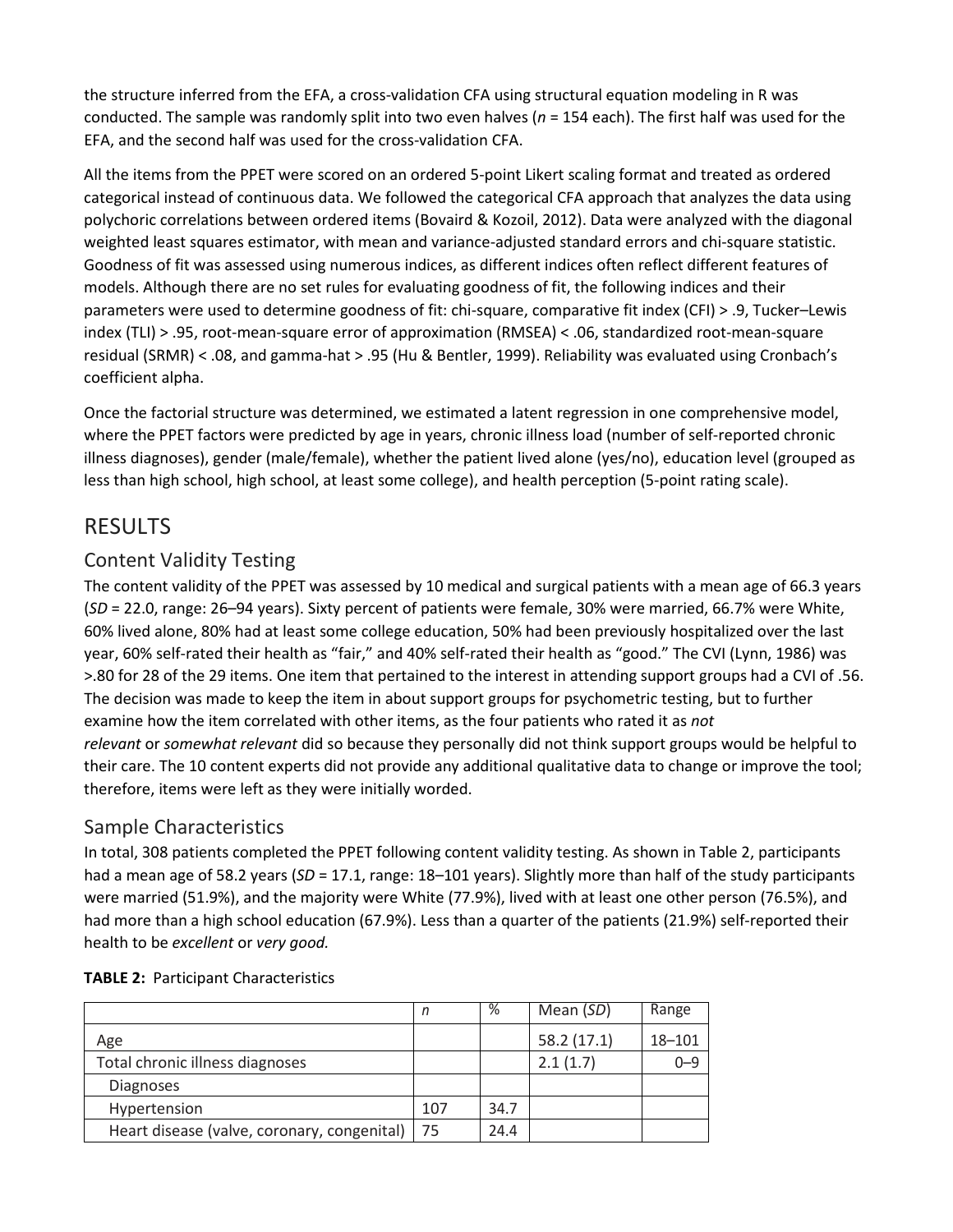| Dyslipidemia                                                   | 63             | 20.5           |  |
|----------------------------------------------------------------|----------------|----------------|--|
| Asthma                                                         | 34             | 11.0           |  |
| <b>COPD</b>                                                    | 26             | 8.5            |  |
| Diabetes mellitus                                              | 70             | 22.7           |  |
| Arthritis                                                      | 53             | 17.2           |  |
| Cancer                                                         | 83             | 26.6           |  |
| Gender                                                         |                |                |  |
| Male                                                           | 132            | 42.6           |  |
| Female                                                         | 175            | 56.5           |  |
| Marital status                                                 |                |                |  |
| Married                                                        | 161            | 51.9           |  |
| Single                                                         | 76             | 24.5           |  |
| Divorced/separated                                             | 38             | 12.3           |  |
| Widowed                                                        | 29             | 9.4            |  |
| Other                                                          | 6              | 1.9            |  |
| Live alone                                                     |                |                |  |
| Yes                                                            | 73             | 23.5           |  |
| No                                                             | 237            | 76.5           |  |
| Race/ethnicity                                                 |                |                |  |
| Asian                                                          | $\overline{2}$ | $\overline{7}$ |  |
| African American                                               | 51             | 16.8           |  |
| Hispanic                                                       | 8              | 2.6            |  |
| White                                                          | 236            | 77.9           |  |
| Other                                                          | 6              | 2.0            |  |
| <b>Education level</b>                                         |                |                |  |
| <high school<="" td=""><td>27</td><td>8.8</td><td></td></high> | 27             | 8.8            |  |
| High school graduate                                           | 71             | 23.3           |  |
| Some college/specialized training                              | 88             | 28.9           |  |
| College graduate                                               | 94             | 30.8           |  |
| Graduate degree                                                | 25             | 8.2            |  |
| Prior hospitalization within last year                         |                |                |  |
| Yes                                                            | 212            | 70.7           |  |
| No                                                             | 88             | 29.3           |  |
| Self-rated health                                              |                |                |  |
| Poor                                                           | 49             | 16.1           |  |
| Fair                                                           | 87             | 28.5           |  |
| Good                                                           | 102            | 33.4           |  |
| Very good                                                      | 52             | 17.0           |  |
| Excellent                                                      | 15             | 4.9            |  |

Note. PPET = Patient Preferences for Engagement Tool; COPD = chronic obstructive pulmonary disease.

# PPET Item Analysis

In the construct validity testing sample, item means for the 29 items ranged from 2.8 (*SD* = 1.5) to 4.9 (*SD* = 0.5). Items with the highest means pertained to wanting to know why things are done, wanting to know about medications before taking them, wanting to learn how to take care of health at home, and wanting to be given options before deciding on one treatment. Items with the lowest means pertained to attending support groups, discussing and creating goals with nursing staff, receiving written information about health, and being present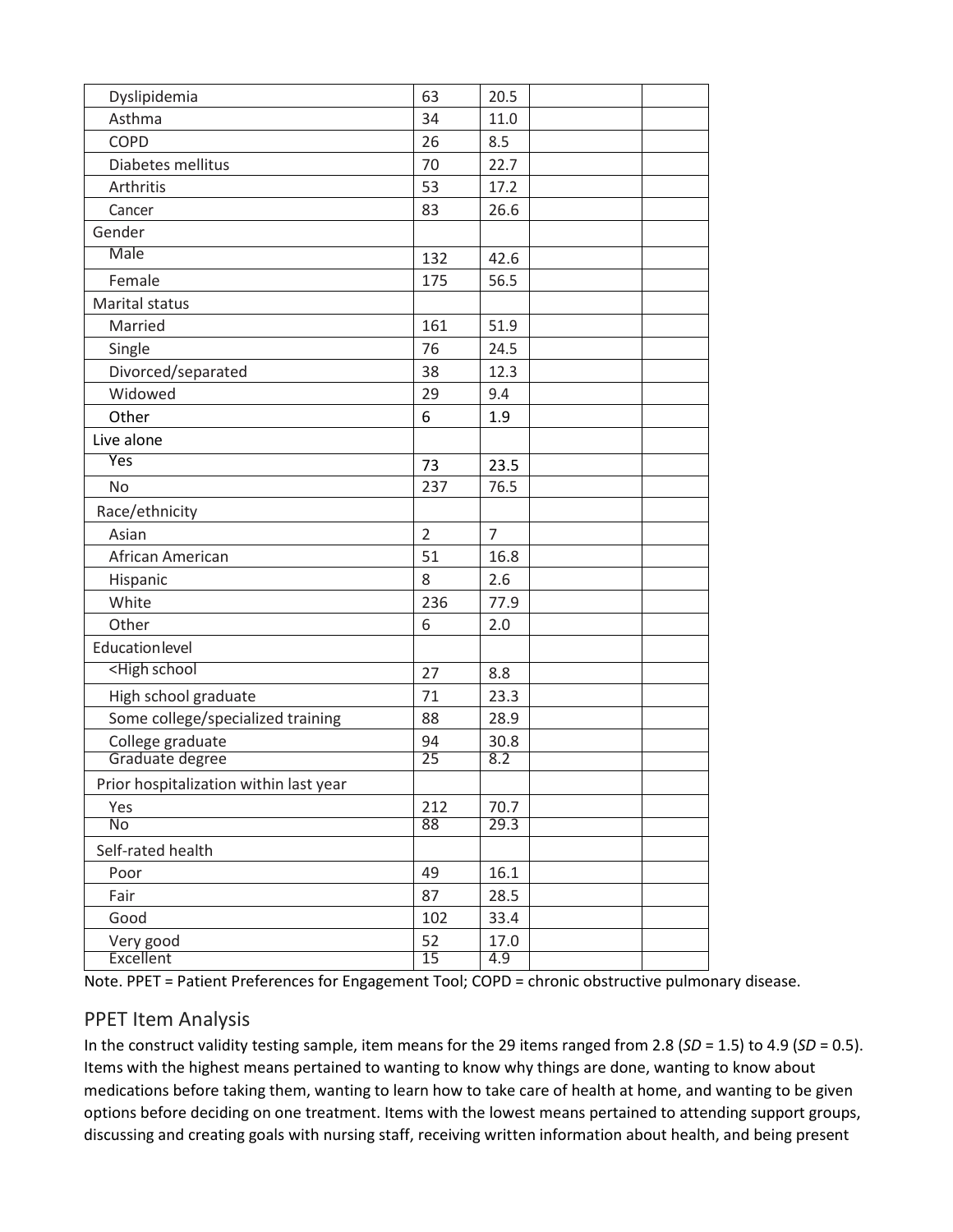during rounds. One item was removed from the tool before EFA, as it was the only negatively worded item, and reversed items tend to lead to problematic responses and poor model fit (Weijters, Baumgartner, & Schillewaert, 2013). Another item asking if the patient wanted to have spiritual/religious beliefs incorporated into their care was removed because it demonstrated scoring at the extremes of the scale (either 1 s or 5 s) and did not fit well within the model. Validity and reliability testing for the PPET was conducted on the remaining 27 items.

## Exploratory Factor Analysis

The EFA was estimated for one to nine factors, and the respective fit indices are shown in Table 3. Review of the fit indices revealed that the data required at least five factors to properly represent the data, but the seven-, eight-, and nine-factor models presented estimation problems. Joining data from the prior qualitative study, practice experience, and data-driven information, the chosen structure was the six-factor model. The six factors were labeled as Information Gathering (IG), Self-Advocacy (SA), Informed Decision-Making (IDM), Family Involvement (FI), Active Participation (AP), and Resources (RE). Looking at the explained variance in each of the 27 items (*R*2), we see that the six-factor model explained, on average, 45% (mean = 0.45, *SD* = 0.15, median = 0.46) of the variance in the items, ranging from 15% to 69%.

| Factors | $\chi^2$ (df) | <b>CFI</b> | TLI   | <b>RMSEA</b> | SRMR  | Gamma-hat | Gamma-hat <sub>adi</sub> |
|---------|---------------|------------|-------|--------------|-------|-----------|--------------------------|
| 1       | 847.7 (324)   | 0.544      | 0.506 | 0.104        | 0.097 | 0.793     | 0.759                    |
| 2       | 701.9 (298)   | 0.648      | 0.586 | 0.095        | 0.083 | 0.833     | 0.788                    |
| 3       | 568.8 (273)   | 0.742      | 0.669 | 0.085        | 0.070 | 0.872     | 0.822                    |
| 4       | 461.1 (249)   | 0.815      | 0.739 | 0.075        | 0.057 | 0.905     | 0.855                    |
| 5       | 382.5 (226)   | 0.864      | 0.788 | 0.068        | 0.049 | 0.928     | 0.879                    |
| 6       | 297.4 (204)   | 0.919      | 0.860 | 0.055        | 0.041 | 0.956     | 0.918                    |
| 7       | 243.4 (183)   | 0.947      | 0.899 | 0.047        | 0.038 | 0.971     | 0.940                    |
| 8       | 200.8 (163)   | 0.967      | 0.929 | 0.039        | 0.034 | 0.982     | 0.957                    |
| 9       | 163.8 (144)   | 0.983      | 0.958 | 0.030        | 0.032 | 0.990     | 0.974                    |

**TABLE 3:** Fit Indices for Exploratory Factor Analysis Models

Note. CFI = comparative fit index; TLI = Tucker–Lewis index; RMSEA = root-mean-square error of approximation; SRMR=standardized root-mean-square residual.

IG content (three items) pertains to aspects of care such as being informed of vital signs, lab, or test results or receiving written information about one's health. SA content (four items) pertains to aspects of care such as comfort in asking questions, speaking up if something does not seem right, repeating information from one provider to another, and asking why things are done. IDM content (six items) pertains to aspects of care such as making decisions about new medications after learning risks and benefits; choosing when to do things while hospitalized, such as walking, showering, and learning about health; and choosing treatments based on options. FI content (two items) pertains to aspects of care such as wanting the questions and concerns of family answered and educating family members on how to best help patients take care of themselves. AP content (seven items) pertains to aspects of care including sharing past experiences of care, sharing how one subjectively feels, conversing with nursing staff during handoff, participating in rounds, discussing goals with nursing staff, monitoring for changes in health status, and learning how to better care for oneself. RE content (five items) pertains to aspects of care such as accessing lab and test results in one's EHR, sending questions through the EHR, completing advanced directives, accessing websites and blogs, and attending support groups.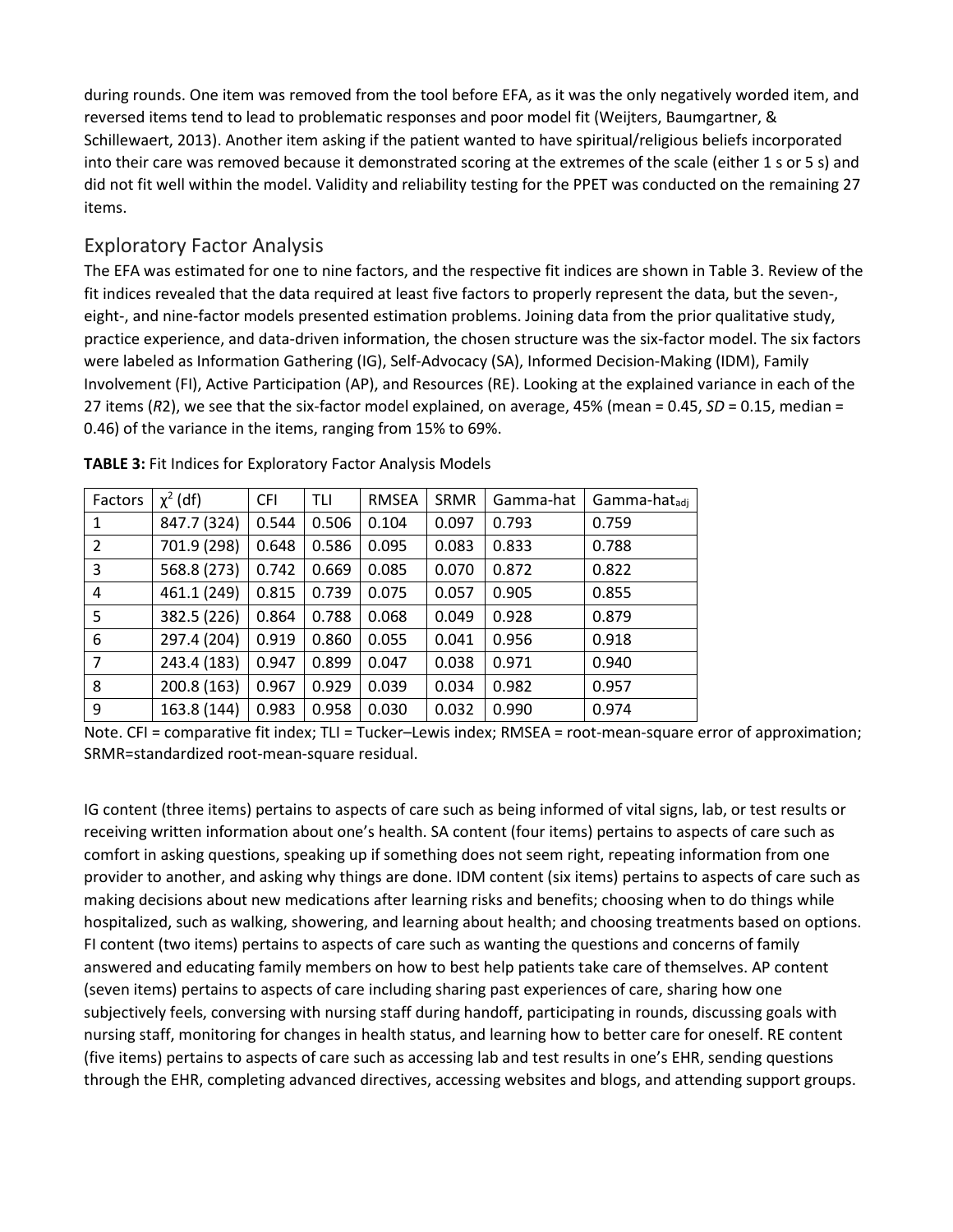# Confirmatory Factor Analysis

Once the EFA structure was chosen, we performed a cross-validation CFA, which presented proper overall model fit, x2(309) = 453.35, CFI = 0.892, TLI = 0.878, RMSEA = 0.056, 90% CI [0.045, 0.067], SRMR = 0.125, gamma-hat = 0.933, gamma-hatadj = 0.918. Factor loadings and correlations matched the EFA results and theoretical interpretation. To have a full representation of the model, CFA was then estimated for the full sample. This model also presented a good overall model fit, χ2(309) = 607.61, CFI = 0.833, TLI = 0.81, RMSEA = 0.056, 90% CI [0.049, 0.062], SRMR = 0.101, gamma-hat = 0.933, gamma-hatadj = 0.918. Our gamma-hat, adjusted gamma-hat, and RMSEA show good fit; however, CFI and TLI are on the lower side. The lower CFI and TLI estimations may be due to small correlations between items, which generate artificially low CFI and TLI values. Local fit was evaluated with modification indices, and there were no meaningful local fit modifications needed.

Figure 1 presents the factors loadings and correlations between the factors. All factor loadings were medium to high and statistically significant, with the lowest being 0.3 and the highest being 0.921. *R*2 values between .094 and .848 (with an average of .49, *SD* = .18) indicate that the constructs explained at least 9% of the variance in the items, on average explaining 49% of the variance of the items. All six of the factors were positively correlated with each other at *p* < .01, meaning as item scores for one factor increased, item scores in another factor also increased. The strongest correlation was between IDM and SA (*r* = .84), whereas the weakest correlation was between FI and IDM (*r* = .40).





# Reliability Testing

Cronbach's alpha reliability coefficients were >.70 for all six factors: IG (.72), SA (.75), IDM (.85), FI (.76), AP (.84), and RE (.72). A coefficient alpha of .70 and above is considered acceptable for new instruments (Mokkink et al., 2018).

# Known Groups Validity Testing

The latent regression model did not significantly predict any of the PPET factor scores (see Table 4). In addition, the explained variances of each of the factors were lower than 9%, which represents a small effect based on the large amount of predictors. Age was a significant individual predictor of the RE factor (β = −0.01, *SE* = 0.005, *p* = .05) and FI factor (β = 0.011, *SE* = 0.005, *p* = .038). Older patients were more likely to score their preferences lower for items in the RE factor and higher for items in the FI factor.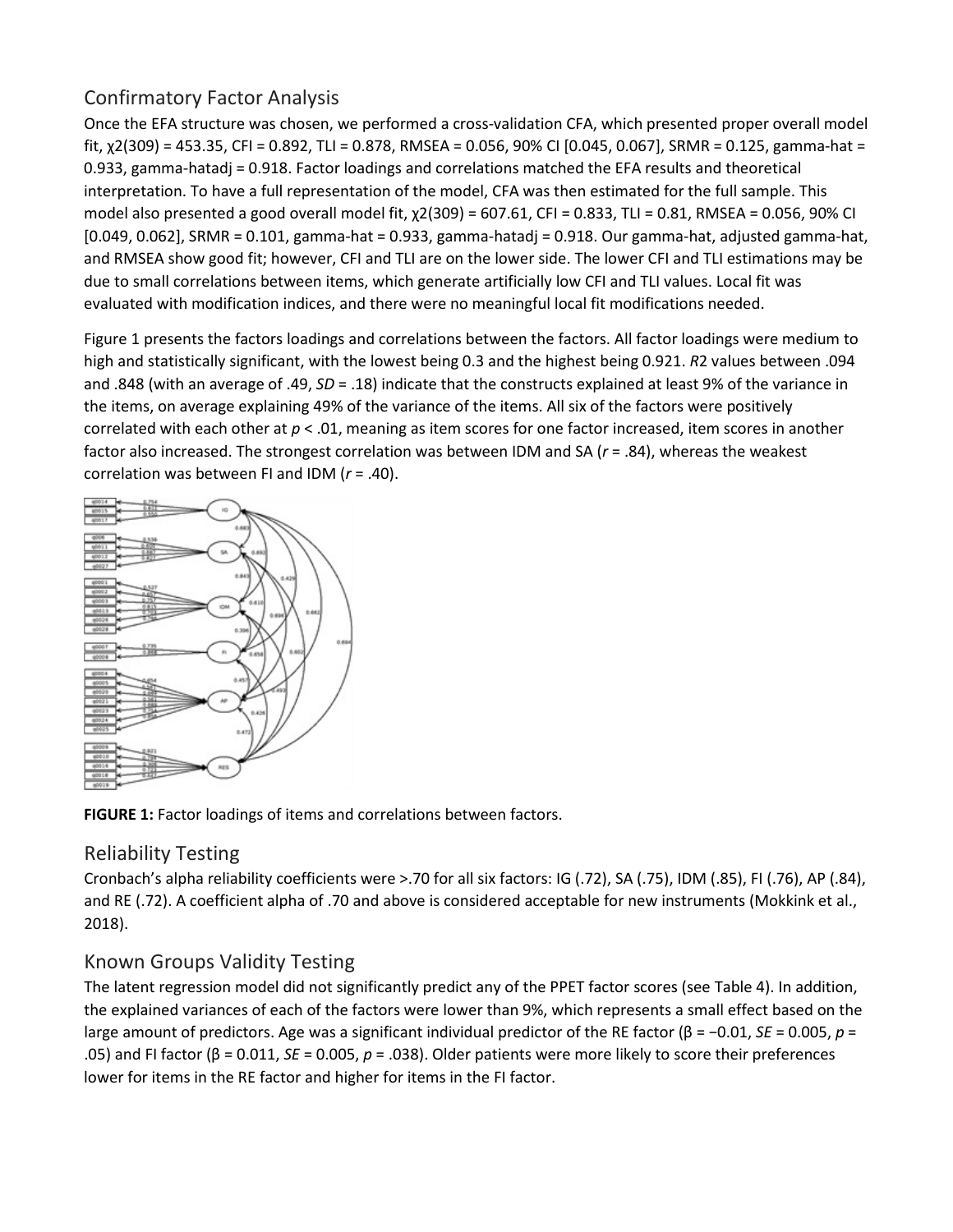#### **TABLE 4:** Latent Regressions

|                                          | $\beta$ (SE)    | р   |
|------------------------------------------|-----------------|-----|
| Information Gathering ( $R^2$ = .033)    |                 |     |
| Age                                      | 0.004(0.005)    | .46 |
| Education                                | $-0.042(0.221)$ | .85 |
| <b>Perceived health</b>                  | $-0.009(0.095)$ | .93 |
| Chronic illness                          | 0.086(0.074)    | .24 |
| Gender                                   | $-0.010(0.223)$ | .97 |
| Living situation                         | $-0.216(0.255)$ | .40 |
| Self-Advocacy ( $R^2$ = .031)            |                 |     |
| Age                                      | 0.009(0.006)    | .16 |
| Education                                | $-0.089(0.226)$ | .70 |
| Perceived health                         | $-0.051(0.101)$ | .61 |
| Chronic illness                          | $-0.011(0.064)$ | .86 |
| Gender                                   | $-0.129(0.231)$ | .58 |
| Living situation                         | $-0.197(0.252)$ | .43 |
| Informed Decision-Making ( $R^2$ = .076) |                 |     |
| Age                                      | $-0.011(0.006)$ | .06 |
| Education                                | $-0.133(0.199)$ | .50 |
| Perceived health                         | 0.120(0.090)    | .18 |
| Chronic illness                          | 0.069(0.055)    | .21 |
| Gender                                   | 0.215(0.206)    | .30 |
| Living situation                         | $-0.325(0.212)$ | .13 |
| Family Involvement ( $R^2$ = .070)       |                 |     |
| Age                                      | 0.011(0.005)    | .04 |
| Education                                | $-0.122(0.219)$ | .58 |
| Perceived health                         | 0.009(0.099)    | .93 |
| Chronic illness                          | 0.001(0.067)    | .99 |
| Gender                                   | $-0.086(0.209)$ | .68 |
| Living situation                         | $-0.498(0.240)$ | .04 |
| Active Participation ( $R^2$ = .022)     |                 |     |
| Age                                      | 0.001(0.005)    | .83 |
| Education                                | $-0.162(0.184)$ | .38 |
| Perceived health                         | 0.079(0.082)    | .34 |
| Chronic illness                          | 0.039(0.059)    | .51 |
| Gender                                   | 0.030(0181)     | .87 |
| Living situation                         | $-0.225(0.219)$ | .30 |
| Resources ( $R^2$ = .090)                |                 |     |
| Age                                      | $-0.010(0.005)$ | .05 |
| Education                                | 0.353(0.197)    | .07 |
| Perceived health                         | $-0.014(0.085)$ | .87 |
| Chronic illness                          | $-0.042(0.058)$ | .46 |
| Gender                                   | $-0.261(0.196)$ | .18 |
| Living situation                         | $-0.151(0.214)$ | .48 |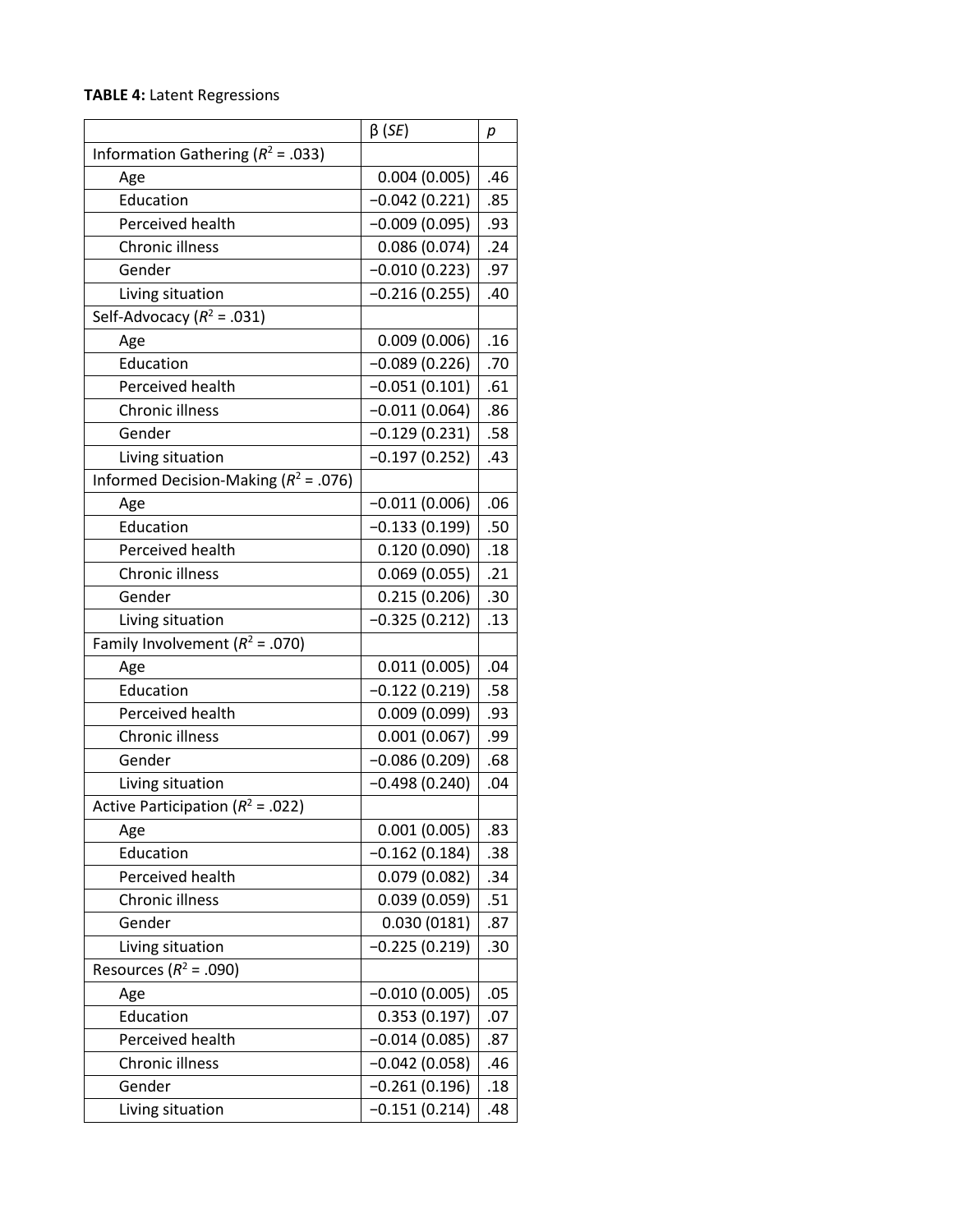## Usability Testing

Patients and nurses viewed the PPET positively (see Table 1). Item scores pertaining to the tool's effectiveness, efficiency, and satisfaction all averaged above 3.5 (indicating that patients and nurses both agreed more with the statement than disagreed). Patients reported that the items were easy to understand (*M* = 4.6, *SD* = 0.7) and that they provided useful information about them to their nurses ( $M = 4.1$ ,  $SD = 1.0$ ). Nurses also reported that the PPET was helpful in planning their patients' care (*M* = 3.7, *SD* = 1.0) and, more importantly, helped them think about ways to engage their patients in their care (*M* = 3.7, *SD* = 1.0). Patients believed that their answers might change over time on the survey, stressing the need to repeatedly assess patient preferences for engagement as patients navigate the healthcare system.

# DISCUSSION

The emphasis of patient engagement in healthcare, as a mechanism to improve patient outcomes and the patient care experience, has become a main driver for quality improvement efforts of many organizations (Clancy, 2011; James, 2013; Pelletier & Stichler, 2013). With the adoption of the new mindset of providing care "with" patients and family and not "for" patients and families has come the necessity to take the time to ask how patients and families want to engage in their care in order to better individualize care (Bombard et al., 2018). This study demonstrated acceptable measures of validity and reliability of the PPET in a sample of hospitalized patients with numerous medical diagnoses and comorbidities. The PPET is the first psychometrically tested instrument to measure patient preferences for numerous components of engagement inclusive in one survey, including decision-making, communication, collaboration with providers, accessing electronic resources and medical records, involving family and/or friends in care, self-advocacy, and sharing subjective information. Patients may prefer to engage in one aspect of their care while being disinterested in another. Administering an instrument that is selective to one aspect of engagement may not capture the entirety of patient preferences for engagement, leading to patient frustrations. Patient engagement in healthcare should be viewed as a continuum (Carman et al., 2013), stressing the importance of measuring patient preferences for multiple components of the engagement process.

Measuring patient preferences for engagement places value on the patient voice and helps to inform the delivery of individualized care. Nurses must be educated about the importance of assessing their patients' preferences for engagement in healthcare, as patients may often not be comfortable sharing their preferences on their own (Etkind et al., 2018). Jerofke-Owen and Dahlman (2019) conducted a qualitative study with hospitalized patients on their experiences engaging in their care. Patients reported that they never truly thought about different ways they could be involved in their care beyond treatment decision-making. A timely assessment of patient preferences for engagement in care is also important to avoid providing care that does not match with patient expectations or expecting patients to do something out of their comfort zone—which ultimately leads to disempowerment or feelings of lack of respect or frustration (Frank, Asp, & Dahlberg, 2009). Nurses must also be educated about the value of involving patients in their care (Drenkard, Swartwout, Deyo, & O'Neil, 2015), as patient engagement can be viewed as time-consuming by nurses and nurses may have the mindset that patients who are not medically educated lack the "expert" knowledge necessary to exercise selfdetermination in their care or that engagement does not result in positive patient outcomes (Burns, Bellows, Eigenseher, & Gallivan, 2014; Nilsson, From, & Lindwall, 2019).

Encouragingly, both patients and nurses in this study reported that the PPET provided useful information about the patient to the nurse and was helpful in planning individualized nursing care. Selman et al. (2017) demonstrated that patients' engagement depended on the degree that communication, information, and support from their providers were tailored to their unique situations and preferences. This study, much like others, demonstrated that patient preferences for engagement in healthcare cannot be predicted based on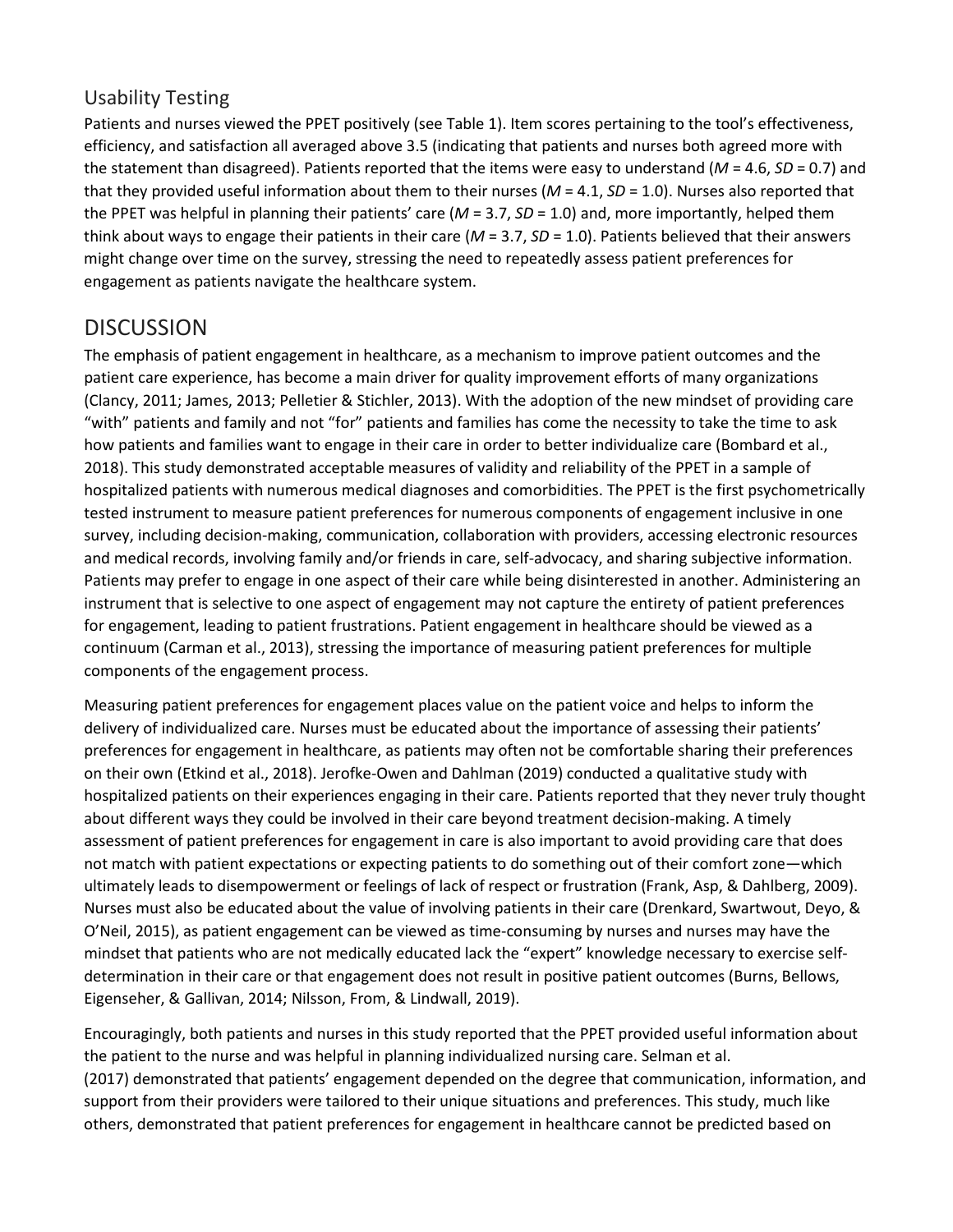demographical factors such as gender, education level, health perception, chronic illness load, and whether someone lives alone (Adams, Drake, & Wolford, 2007). Older patients in this study scored items in the RE factor lower, which is consistent with less familiarity with use of the Internet and computers (Jerofke-Owen & Dahlman, 2019). Older patients also tended to score the two items regarding involving family and friends in their care higher than their younger counterparts, again consistent with prior studies that showed older patients defined engagement in terms of how involved their family members were in addition to themselves (Etkind et al., 2018). Although age was a significant predictor of RE and FI factor scores in this study, it did not predict the other four factor scores. Use of the PPET in practice will enable healthcare providers to assess patient preferences in a methodological way while avoiding making assumptions that a patient may/may not exercise self-determination in their care based on demographics or illness-related factors (Selman et al., 2017). Lastly, patients reported that their answers could change over time based on their unique situations, stressing the necessity to assess patient preferences for engagement throughout the hospitalization and the importance of reconsidering engagement strategies as patient preferences change.

Future studies should test a shortened version of the PPET for widespread clinical utility. Although patients and nurses did not report a heavy testing burden of the PPET on completed usability surveys, the PPET would be more clinically useful and likely to be completed by healthcare providers if it was shortened. Patient physical and psychological condition, healthcare environment (ambulatory, emergency department, critical care, acute care), and length of time managing a health condition may affect patient preferences for engagement in healthcare (De las Cuevas & Peñate, 2016; Hoerger et al., 2016), highlighting the need to assess patient preferences for engagement at different times in the illness trajectory or within different locations.

Options for how patient preferences for engagement in healthcare could be directly incorporated into the EHR should also be examined in future studies, as integration of these preferences electronically would allow all providers caring for the patient to access this valuable patient-reported data. Lastly, Swartwout et al. (2016) suggest the utility in assessing patient's readiness to engage in their healthcare and have developed the Person Engagement Index instrument, a model examining a patient's readiness to engage. How the index relates with the patient's preferences and subsequent engagement outcomes could help us understand how to better engage patients in an individualized, targeted manner.

#### Limitations

The study had some limitations. The study was conducted at one academic Magnet-designated medical facility with a predominantly White sample that was well educated and could speak English. Future studies should be conducted in other settings, such as settings with more diverse patients or more rural locations where patients may have a harder time accessing care and may have different preferences or abilities to engage in their healthcare or in an ambulatory setting, where patients may not have the unfamiliar hospital environment or acute health needs influencing their perceptions about their engagement in their healthcare. The instrument could also be professionally translated to other languages, so non-English-speaking patients could also benefit from reporting their preferences for engagement in their healthcare. Because education level can play a role in patient comfort with engaging in healthcare, future studies should make a conscious effort to enroll patients of varying education levels to examine if any differences in psychometric properties exist in that population.

Lastly, although the researchers examined the reliability, construct validity, and usability of a new tool, external criterion validation was not conducted because there is not a gold standard tool for measuring patient preference for engagement. Future studies of the PPET should examine associations of PPET scores with scores of other instruments measuring similar constructs such as patient activation or measures of autonomy.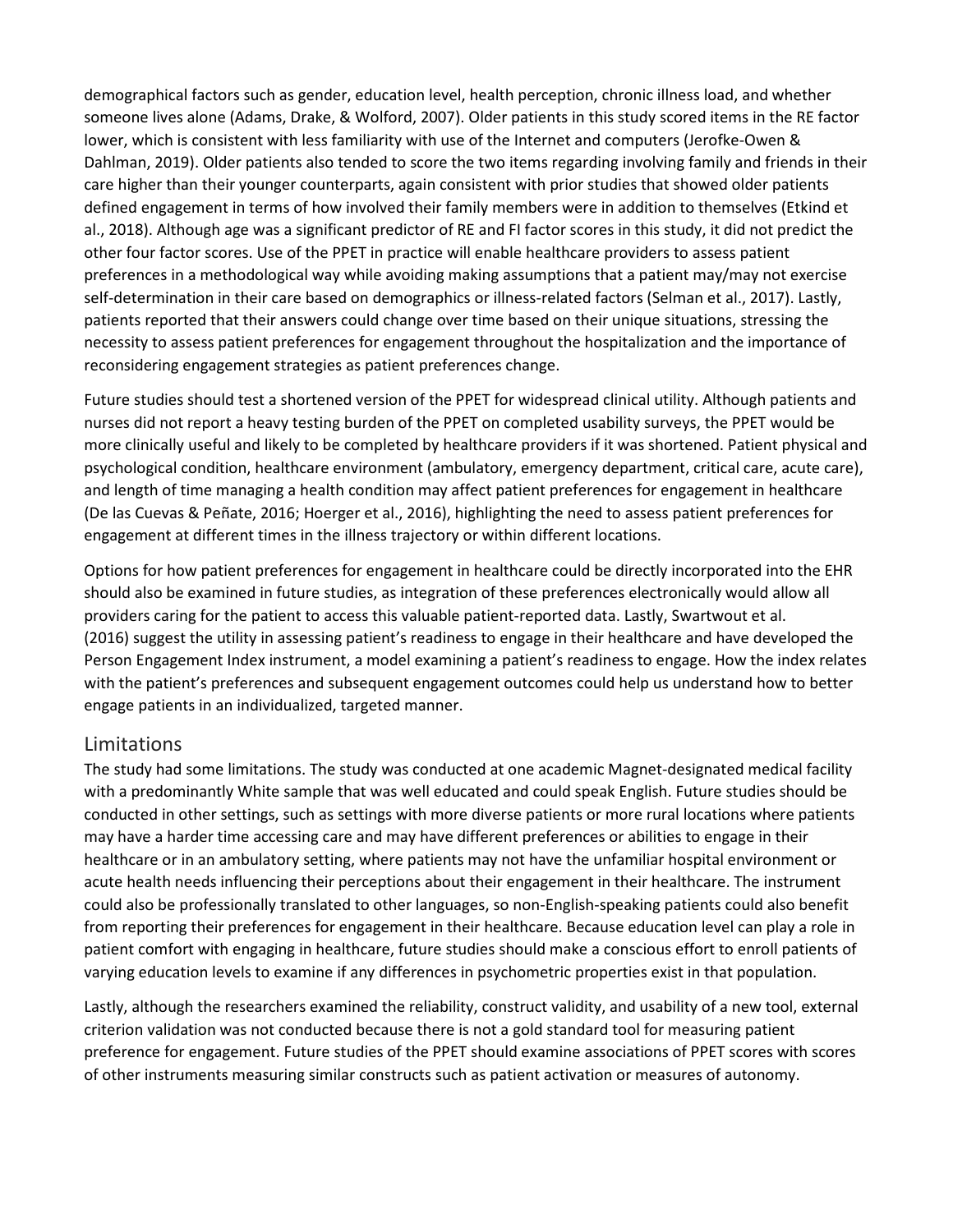## Conclusion

The newly developed PPET is a promising instrument to generate patient expression of preference for engagement in their care that can inform the delivery of individualized care for precision healthcare. The importance of assessing and not assuming patient preferences for engagement in healthcare is highlighted by the study finding that PPET factor scores were not significantly associated with patient demographics or illness factors. Both patients and nurses had favorable ratings of the effectiveness, efficiency, and satisfaction with the PPET. The PPET will benefit from further validation in other samples and settings such as with non-Englishspeaking patients, rural or ambulatory settings, or patients with lower levels of education or by testing a shortened, more clinically useful version. Areas of future research include the examination of how nurses use the PPET in care delivery and the effect of assessing patient preferences for engagement on the patient experience of engagement or patient outcomes, such as the actual engagement in various components of care, decreased adverse events, healthcare utilization, or quality of life.

# **REFERENCES**

Adams J. R., Drake R. E., & Wolford G. L. (2007). Shared decision-making preferences of people with severe mental illness. *Psychiatric Services*, 58, 1219–

1221. <https://ps.psychiatryonline.org/doi/pdf/10.1176/ps.2007.58.9.1219>

Agency for Healthcare Research and Quality. (2013). *Guide to patient and family engagement in hospital quality and safety*. Retrieved

from <http://www.ahrq.gov/professionals/systems/hospital/engagingfamilies/guide.html>

- Arora N. K., Ayanian J. Z., & Guadagnoli E. (2005). Examining the relationship of patients' attitudes and beliefs with their self-reported level of participation in medical decision-making. *Medical Care*, 43, 865–872.
- Boivin A., L'Espérance A., Gauvin F. P., Dumez V., Macaulay A. C., Lehoux P., & Abelson J. (2018). Patient and public engagement in research and health system decision making: A systematic review of evaluation tools. *Health Expectations*, 21, 1075–1084. doi:10.1111/hex.12804
- Bombard Y., Baker G. R., Orlando E., Fancott C., Bhatia P., Casalino S., … Pomey M. P. (2018). Engaging patients to improve quality of care: A systematic review. *Implementation Science*, 13, 98. doi:10.1186/s13012- 018-0784-z
- Bovaird J. A., & Kozoil N. A. (2012). Measurement models for ordered-categorical indicators. In Hoyle R. H. (Ed.), *Handbook of structural equation modeling* (pp. 495–511). New York: Guilford Press.
- Burns K. K., Bellows M., Eigenseher C., & Gallivan J. (2014). 'Practical' resources to support patient and family engagement in healthcare decisions: A scoping review. *BMC Health Services Research*, 14, 175. doi:10.1186/1472-6963-14-175
- Carman K. L., Dardess P., Maurer M., Sofaer S., Adams K., Bechtel C., & Sweeney J. (2013). Patient and family engagement: A framework for understanding the elements and developing interventions and policies. *Health Affairs*, 32, 223–231. doi:10.1377/hlthaff.2012.1133
- Clancy C. M. (2011). Patient engagement in healthcare. *Health Services Research*, 46, 389–393. doi:10.1111/j.1475-6773.2011.01254.x
- De las Cuevas C., & Peñate W. (2016). Validity of the control preferences scale in patients with emotional disorders. *Patient Preference and Adherence*, 10, 2351–2356. doi:10.2147/PPA.S122377
- Degner L. F., Sloan J. A., & Venkatesh P. (1997). The control preferences scale. *Canadian Journal of Nursing Research*, 29, 21–43.
- Drenkard K., Swartwout E., Deyo P., & O'Neil M. B. Jr. (2015). Interactive care model: A framework for more fully engaging people in their healthcare. *Journal of Nursing Administration*, 45, 503–510. doi:10.1097/NNA.0000000000000242
- Dwamena F., Holmes-Rovner M., Gaulden C. M., Jorgenson S., Sadigh G., Sikorskii A., … Olomu A. (2012). Interventions for providers to promote a patient-centred approach in clinical consultations. *Cochrane Database of Systematic Reviews*, 12. doi:10.1002/14651858.CD003267.pub2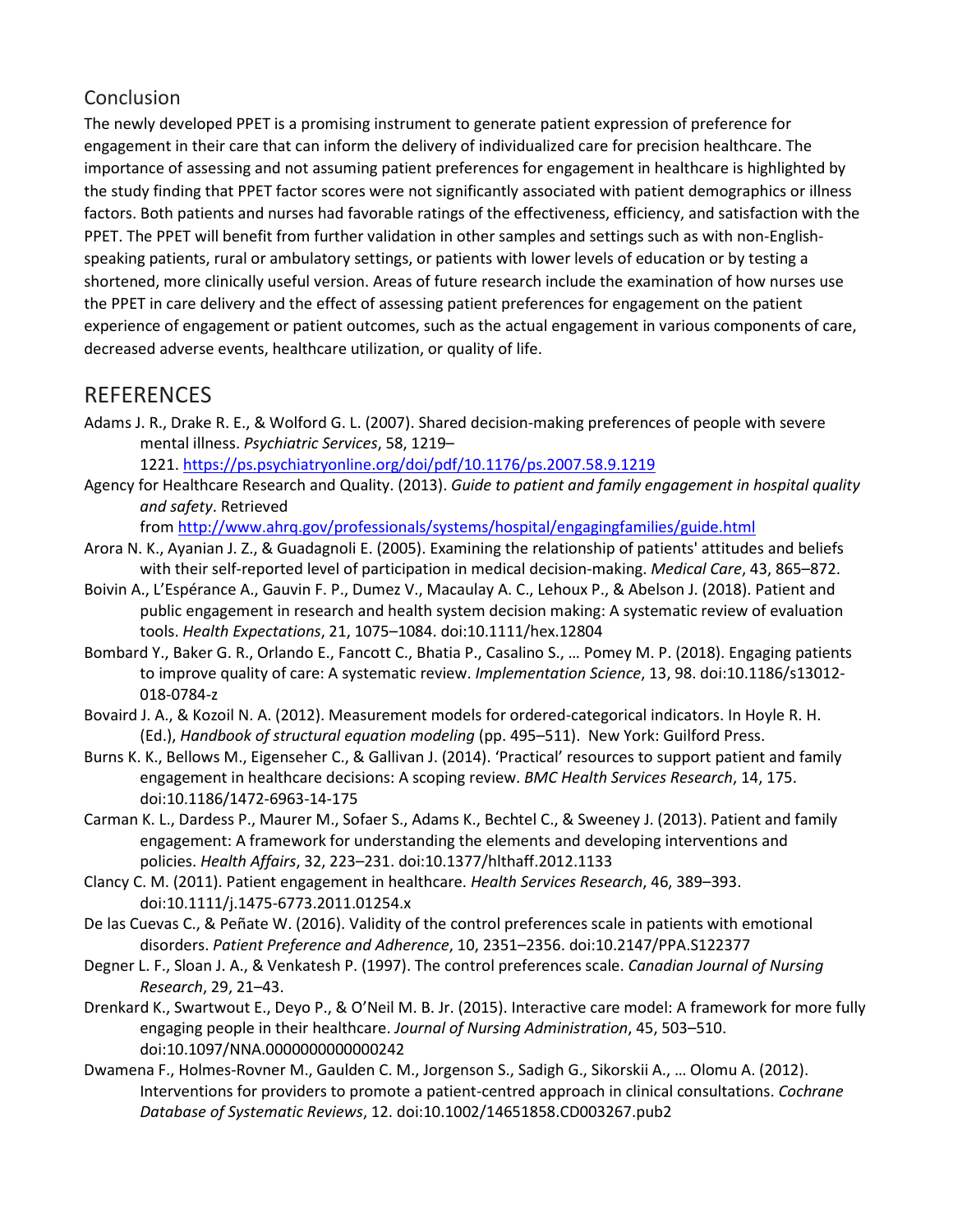- Eldh A. C., Luhr K., & Ehnfors M. (2015). The development and initial validation of a clinical tool for patients' preferences on patient participation—The 4Ps. *Health Expectations*, 18, 2522–2535. doi:10.1111/hex.12221
- Ende J., Kazis L., Ash A., & Moskowitz M. A. (1989). Measuring patients' desire for autonomy: Decision making and information-seeking preferences among medical patients. *Journal of General Internal Medicine*, 4, 23–30. doi:10.1007/BF02596485
- Enders C. K. (2010). *Applied missing data analysis*. New York: Guilford Press.
- Etkind S., Bone A. E., Lovell N., Higginson I. J., & Murtagh F. E. M. (2018). Influences on care preferences of older people with advanced illness: A systematic review and thematic synthesis. *Journal of the American Geriatric Society*, 66, 1031–1039. doi:10.1111/jgs.15272
- Florin J., Ehrenberg A., & Ehnfors M. (2008). Clinical decision-making: Predictors of patient participation in nursing care. *Journal of Clinical Nursing*, 17, 2935–2944. doi:10.1111/j.1365-2702.2008.02328.x
- Frank C., Asp M., & Dahlberg K. (2009). Patient participation in emergency care—A phenomenographic study based on patients' lived experience. *International Emergency Nursing*, 17, 15–22. doi:10.1016/j.ienj.2008.09.003
- Graffigna G., & Barello S. (2018). Spotlight on the patient health engagement model (PHE model): A psychosocial theory to understand people's meaningful engagement in their own health care. *Patient Prefer Adherence*, 12, 1261–1271. doi:10.2147/PPA.S145646
- Hawley S. T., & Morris A. M. (2017). Cultural challenges to engaging patients in shared decision making. *Patient Education and Counseling*, 100, 18–24. doi:10.1016/j.pec.2016.07.008
- Hoerger M., Chapman B. P., Mohile S. G., & Duberstein P. R. (2016). Development and psychometric evaluation of the Decisional Engagement Scale (DES-10): A patient-reported psychosocial survey for quality cancer care. *Psychological Assessment*, 28, 1087–1100. doi:10.1037/pas0000294
- Hu L., & Bentler P. M. (1999). Cutoff criteria for fit indexes in covariance structure analysis: Conventional criteria versus new alternatives. *Structural Equation Modeling: A Multidisciplinary Journal*, 6, 1–55. doi:10.1080/10705519909540118
- International Standardization for Organization (1998). *Ergonomic requirements for office work with visual display terminals (VDTs)—Part 11: Guidance on usability. ISO Standard 9241-11*. Retrieved from [http://www.iso.org/iso/catalogue\\_detail.htm?csnumber=16883](http://www.iso.org/iso/catalogue_detail.htm?csnumber=16883)
- James J. (2013). Health policy brief: Patient engagement. *Health Affairs*. Retrieved from [https://www.healthaffairs.org/do/10.1377/hpb20130214.898775/full/healthpolicybrief\\_86.pdf.](https://www.healthaffairs.org/do/10.1377/hpb20130214.898775/full/healthpolicybrief_86.pdf)
- Jerofke-Owen T., & Dahlman J. (2019). Patients' perspectives on engaging in their healthcare while hospitalised. *Journal of Clinical Nursing*, 28(1–2), 340–350.
- Jordan L. M. (2014). *Self-management goals made simple (excerpts from 2014 PCMH pre-conference). The Joint Commission*. Retrieved from https://www.jointcommission.org/assets/1/18/presentation\_ahc\_pcmh\_joint\_commission\_2014 [pcmh\\_pre-conf-patient\\_self-management.pdf](https://www.jointcommission.org/assets/1/18/presentation_ahc_pcmh_joint_commission_2014_pcmh_pre-conf-patient_self-management.pdf)
- Luhr K., Eldh A. C., Nilsson U., & Holmefur M. (2018). Patient Preferences for Patient Participation: Psychometric evaluation of the 4Ps tool in patients with chronic heart or lung disorders. *Nordic Journal of Nursing Research*, 38, 68–76. doi:10.1177/2057158517713156
- Lynn M. R. (1986). Determination and quantification of content validity. *Nursing Research*, 35, 382–385. doi:10.1097/00006199-198611000-00017
- Mokkink L. B., de Vet H. C. W., Prinsen C. A. C., Patrick D. L., Alonso J., Bouter L. M., & Terwee C. B. (2018). COSMIN risk of bias checklist for systematic reviews of patient-reported outcome measures. *Quality of Life Research*, 27, 1171–1179. doi:10.1007/s11136-017-1765-4
- Nilsson M., From I., & Lindwall L. (2019). The significance of patient participation in nursing care—A concept analysis. *Scandinavian Journal of Caring Sciences*, 33, 244–251. doi:10.1111/scs.12609
- Park H. S., Dailey R., & Lemus D. (2002). The use of exploratory factor analysis and principal components analysis in communication research. *Human Communication Research*, 28, 562–577. doi:10.1111/j.1468- 2958.2002.tb00824.x